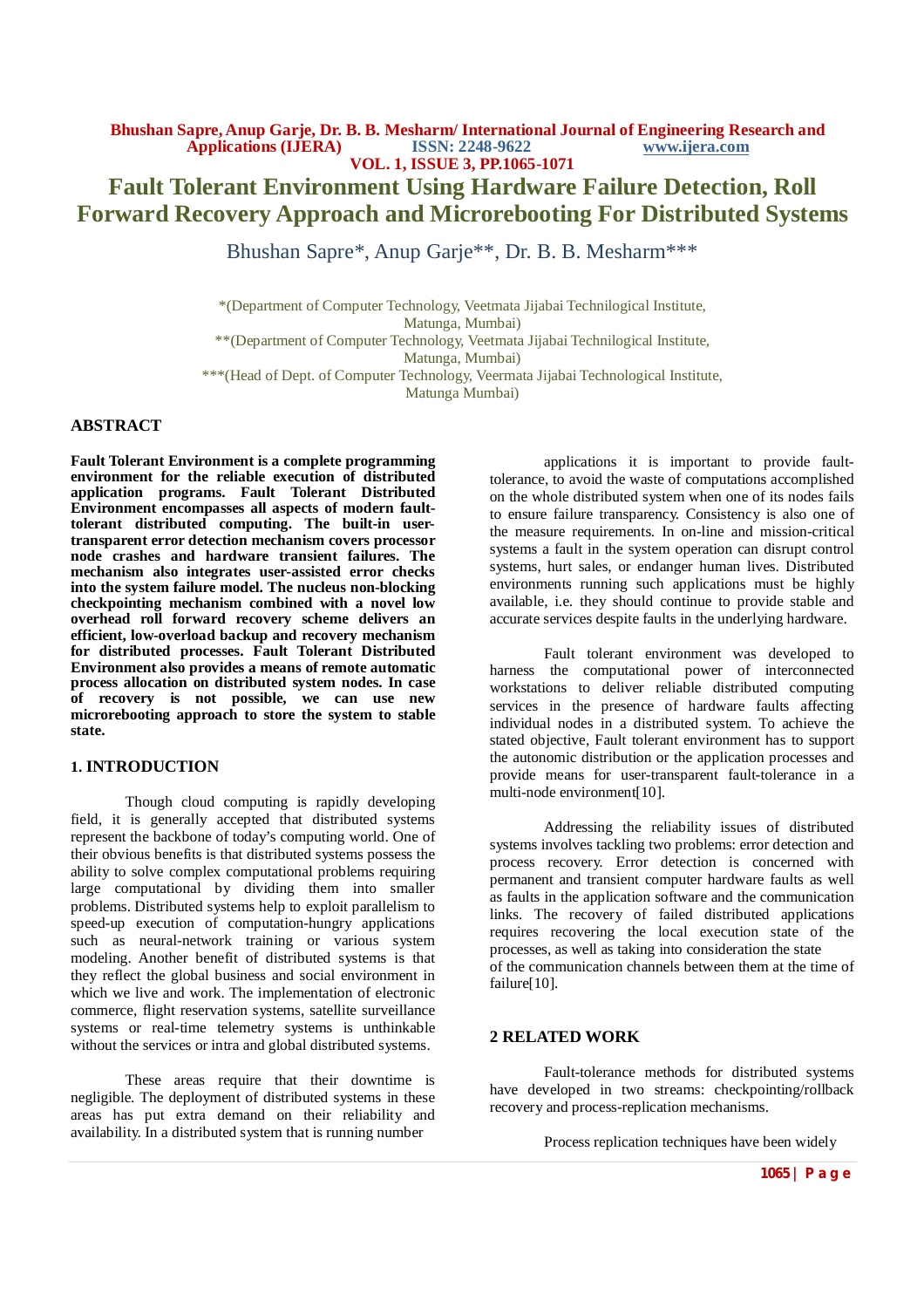studied by many researchers. In this technique, required processes are replicated and executed on different machines. The assumption is made that all replicas of same process will not fail at the same point of time and an unfailed replica can be used to recover other replicas. Although these techniques incur a smaller degradation in performance when compared to checkpointing mechanisms, they are not overhead-free. Updating of one replica requires that the other replicas must be updated to maintain consistency. However, the main hindrance to wide adoption of process-replication methods in various areas is the heavy cost of the redundant hardware needed for the execution of the replicas.

In contrast with process replication mechanisms, the other technique does not require duplication of hardware or replication of processes. Instead, each process periodically records its current state and/or some history of the system in stable storage, and this action called *checkpointing.* If a failure occurs, processes return to the previous checkpoint *(rollback)* and resume their execution from this checkpoint. A checkpoint is a snapshot of the local state of a process along timeline, saved on local nonvolatile storage to survive process failures. A global checkpoint of an n-process distributed system consists of n checkpoints (local) such that each of these n checkpoints corresponds uniquely to one of the n processes. A global checkpoint C is defined as a consistent global checkpoint if no message is sent after a checkpoint of C and received before another checkpoint of C. The checkpoints belonging to a consistent global checkpoint are called globally consistent checkpoints (GCCs).The overhead that this technique incurs is greater than that of process replication mechanisms because checkpoints are taken during failurefree operation of processes, and rollback-recovery requires certain actions to be performed to ensure consistency of system when processes recover from crash.

The concept of roll-forward checkpointing is considered to achieve a simple recovery comparable to that in the synchronous approach. This concept helps in limiting the amount of rollback of a process (known as domino effect) in the event of a failure. The roll-forward checkpointing approach has been chosen as the basis of the because of its simplicity and some important advantages it offers from the viewpoints of both checkpointing and recovery.

In case the recovery using r0ll-forward approach is not possible, then we have no choice other than restoring

the system to a best known stable state. To restore the system to a best known stable state, the best option is rebooting the system. Rebooting involves restarting of all the components of the system including those once which

were working correctly before the system failed. Restarting the whole system can be time consuming sometime which increases the downtime of the system. This is not tolerable in the distributed systems that work 24/7. Therefore we can minimize the rebooting using microreboot approach. In this approach, only those components are rebooted which failed in the system.

#### **2.1 Work done in Roll-forward checkpointing**

The objective of the algorithm is to design a checkpointing / recovery algorithm that will limit the effect of the domino phenomenon in a distributed computation while at the same time will offer a recovery mechanism that is as simple as in the synchronous checkpointing approach. In order to achieve its objective, processes go on taking checkpoints (basic checkpoints) asynchronously whenever needed whereas the roll-forward checkpointing algorithm runs periodically (say the time period is T) by an initiator process to determine the GCCs. During the execution of the algorithm an application process P is forced to take a checkpoint if it has sent an application message m after its latest basic checkpoint which was taken by process asynchronously. It means that the message m cannot remain an orphan because of the presence of the forced checkpoint because every sent message is recorded. It implies that in the event of a failure occurring in the distributed system before the next periodic execution of the algorithm, process P can restart simply from this forced checkpoint after the system recovers from the failure. However, if process P has not sent any message after its latest basic checkpoint, the algorithm does not force the process to take a checkpoint. In such a situation process  $\overline{P}$  can restart simply from its latest basic checkpoint[7].

#### **2.2 Difference between Roll forward and Rollback approach**

- Roll forward stores only latest checkpoint and rollback stores all checkpoints and requires truncation.
- Roll forward takes two kinds of checkpoints forced and co-ordinated while roll back takes only coordinated
- In roll forward, every process takes forced checkpoint after it sends message, it is not necessary in rollback approach
- Roll forward guarantees that no orphans exist while roll back makes no such promise<sup>[5]</sup>.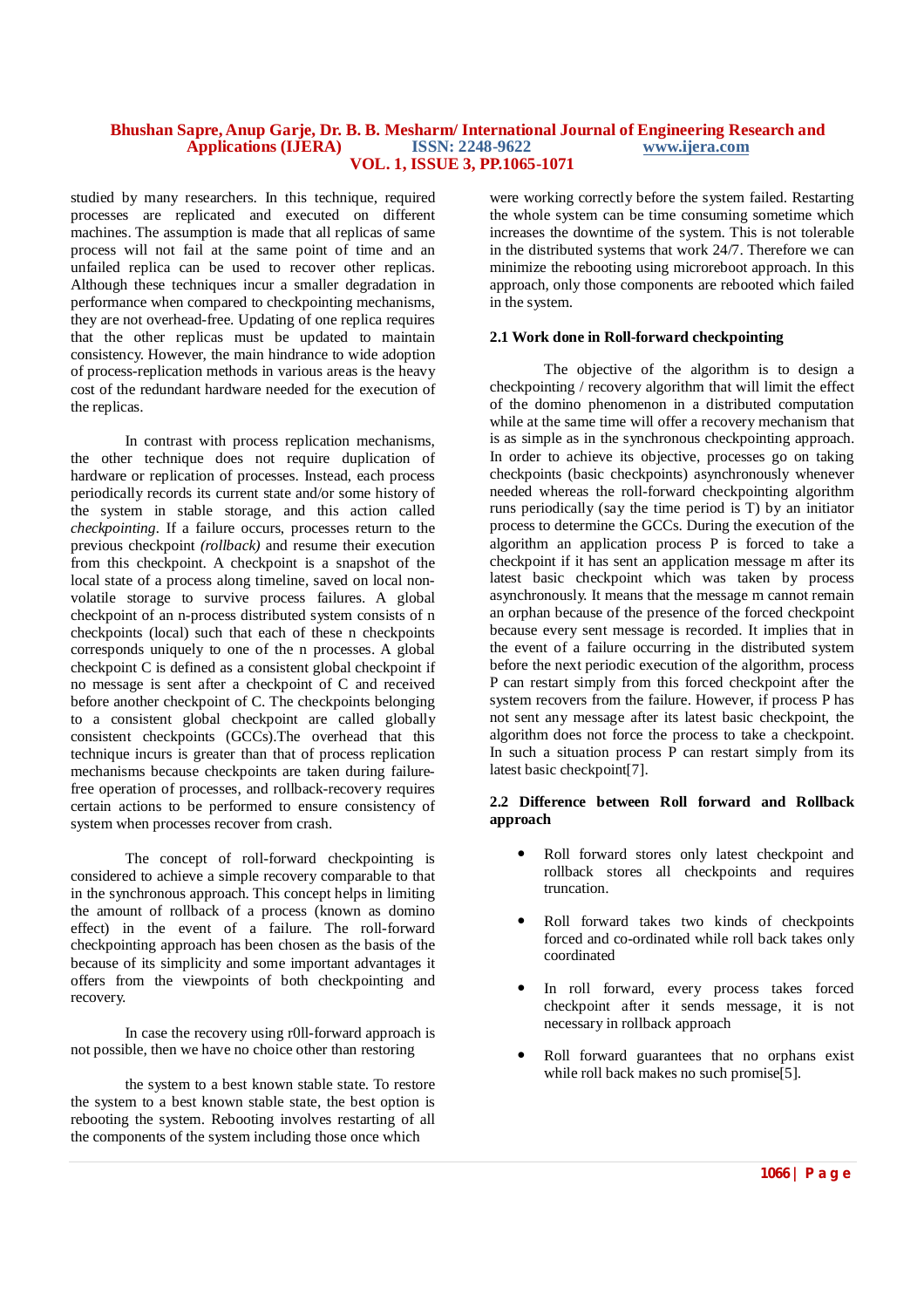#### **3 PROPOSED SYSTEM**

#### **3.1 Overview of the Fault tolerant environment**

Fault tolerant environment is designed to support computation-intensive applications executing on networked workstations such as Railway reservation system. While the 'economy of effort' stipulates the introduction of measures that prevent the loss of the long-running computation results executing on distributed nodes, frequently it is difficult to justify the use or expansive hardware replication fault-tolerance techniques<sup>[10]</sup>. Another relevant area for the application of Fault tolerant environment is on-line distributed programs such as decision support control mechanisms and flight reservation systems. Such systems can tolerate a short delay in services -for fault-management, but a complete halt of the system upon the occurrence of faults cannot be accepted i.e. they require immediate recovery for the failure.

Figure presents an abstract view of Fault tolerant environment operation. The error detection and fault recovery modules run on a central node (server) that is assumed to be fault-tolerant, i.e. the probability of its failure is negligible. The required reliability of the central node might be obtained by hardware duplication. It is assumed that the probability of the hardware failure of central server is negligible. Upon system start-up, Fault tolerant environment identities the configuration of the underlying network and presents it to the user, which selects the network node(s) on which the application processes should be executed. Fault tolerant environment spawns the application processes on the specified nodes and periodically triggers their checkpointing to save their execution image together with any inter-process messages which are saved into stable storage Nodes participating in the application execution are continuously monitored, and in the event of no& crash, checkpoints of all the processes running on the failed node arc extracted from stable storage and the processes arc restarted on an operative node.

#### **3.2 Detection of faults in the hardware environment**

The starting point for all fault-tolerant strategies is the detection of an erroneous state that, in the absence of any corrective actions, could lead to a failure of the system. Fault tolerant environment error detection mechanism (EDM) identifies two types of hardware faults: processor node crashes (as caused by power failure) and transient hardware failures (temporary memory flips, bus errors, etc.) that cause the failure of a single application process, and also allows the integration of user-programmed

(application-specific) error checks[10].

## **3.3 Detecting node failures**

Detection of node failures is based on a central<br>monitoring task that periodically sends node monitoring task that periodically sends acknowledgement requests to all the nodes in the system.

$$
RTT_{i+1} = \alpha \times RTT_i + (1 - \alpha) \times Srtt
$$

Each node must acknowledge within a predefined time interval (acknowledgment timeout), otherwise it will be considered as having 'crashed'.

The Acknowledgement timeout is calculated as

$$
t_{latency} = E(t_{edm}) + 3 \times \sigma(t_{edm}) + \frac{rtt}{2}
$$

Where

- $RTT_i$  is the current estimate of round-trip time
- $RTT_{i+1}$ *,* is the new computed value, and
- $\alpha$  is a constant between 0 and 1 that controls how rapidly the estimated *rtt* adapts to the change in network load

## **3.2 Detecting application-process failures**

When a user-process exits, analyses the process exit status is analyzed by Fault tolerant environment to determine whether it exited normally or prematurely due to a failure, in which case the failed process recovery is initiated. With regard to the user-assisted error detection, a special signal handler was dedicated to service the detection of such errors*.* All the programmer has to do is to raise an interrupt with a predefined signal number and the detection mechanism will handle the error as if it was raised by the kerne1 (OS) detection mechanism (KDM).

For a centralized detection mechanism - such as Fault tolerant environment's, it is vital to consider the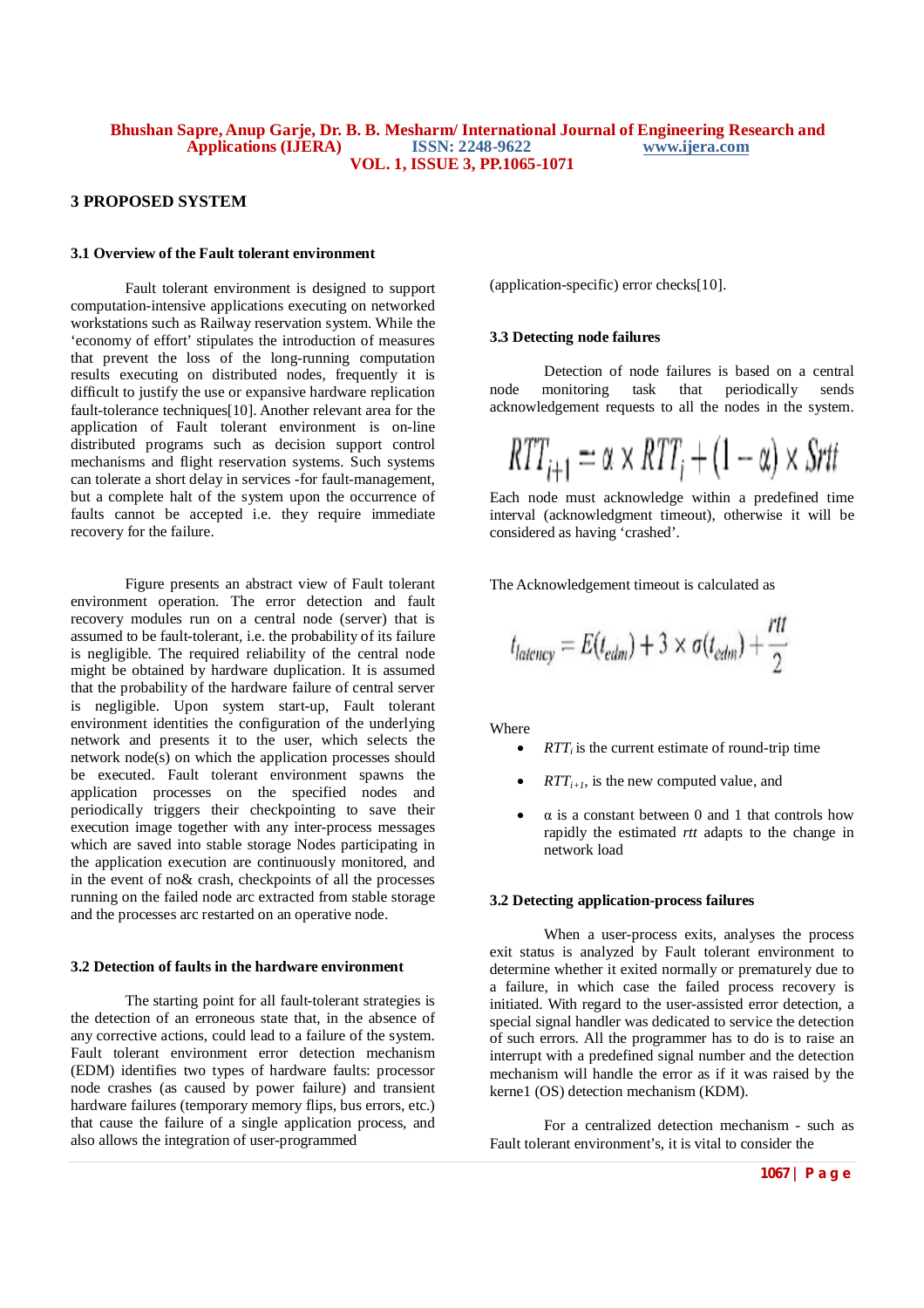latency or detecting errors on the distributed system nodes.

## **3.3 Recovery of distributed application processes**

#### **3.3.1 Creation of checkpoints**

Assume that the distributed system has n processes  $(P_0, P_1, \ldots, P_i, \ldots, P_{n-1})$ . Let  $C_{i}^{x}$   $(0 \le i \le n-1, x > 0)$ denote the x-th checkpoint of process  $P_i$ , where i is the process identifier, and x is the checkpoint number. Each process  $P_i$  maintains a flag  $c_i$  (Boolean). The flag is initially set at zero. It is set at 1 only when process  $P_i$  sends its first application message after its latest checkpoint. It is reset to 0 again after process  $P_i$  takes a checkpoint. Flag  $c_i$  is stored in local RAM of the processor running process  $P_i$  for its faster updating. Note that the flag  $c_i$  is set to 1 only once independent of how many messages process  $P_i$  sends after its latest checkpoint. In addition, process Pi maintains an

In this work, unless otherwise specified by 'a process' we mean an application (computing) process.

Example 1: Consider the system shown in Fig. 1. Examine the diagram (left of the dotted line). At the starting states of the processes  $P_0$  and  $P_1$ , the flags  $c_0$  and  $c_1$  are initialised to zero. The flag  $c_1$  is set at 1 when process  $P_1$  decides to send the message  $m_1$  to  $P_0$ . It is reset to 0 when process  $P_1$  takes its basic checkpoint  $C_1^1$ . Observe that the flag  $c_1$  is set to 1 only once irrespective of how many messages process  $P_1$ has sent before taking the checkpoint  $C_1^1$ . Process P<sub>1</sub> has not sent any message between checkpoints  $C_1^1$  and  $C_1^2$ . So,  $c_1$  remains at 0. Also it is clear why  $c_1$  still remains at 0 after the checkpoint  $C_1^2$ . Process  $P_0$  sets its flag  $c_0$  to 1 when it decides to send the message  $m_3$  after its latest checkpoint  $C_0^{\ 1}$  [9].



# Fig.2 Updating of flags co and c1

integer variable  $N_i$  which is initially set at 0 and is incremented by 1 each time the algorithm is invoked. As in the classical synchronous approach, we assume that besides the system of n application processes, there exists an initiator process  $P<sub>I</sub>$  that invokes the execution of the algorithm to determine the GCCs periodically. However, we have shown later that the proposed algorithm can easily be modified so that the application processes can assume the role of the initiator process in turn. We assume that a checkpoint  $C^x$ <sub>i</sub> will be stored in stable storage if it is a GCC; otherwise in the disk unit of the processor running the process  $P_i$  replacing its previous checkpoint  $C^{x-1}$ . We have shown that the proposed algorithm considers only the recent checkpoints of the processes to determine a consistent global checkpoint of the system. We assume that the initiator process  $P_1$  broadcasts a control message  $M_{ask}$  to all processes asking them to take their respective checkpoints. The time between successive invocations of the algorithm is assumed to be much larger than the individual time periods of the application processes used to take their basic checkpoints.

#### **3.3.2 Significance of forced checkpoints**

Consider the system of Fig. 1 (ignore the checkpoint  $C_2^0$  for the time being). Suppose at time  $T_2$  a failure 'f' occurs. According to the asynchronous approach processes  $P_0$  and  $P_1$  will restart their computation from  $C_0^{\ 1}$ and  $C_1^1$ , since these are the latest GCCs.

Now, consider a different approach. Suppose, at time  $T_1$ , an attempt is made to determine the GCCs using the idea of forced checkpoints. We start with the recent checkpoints  $C_0^1$  and  $C_1^2$ , and find that the message m<sub>3</sub> is an orphan. Observe that the flag  $c_0$  of process  $P_0$  is 1, which means that process  $P_0$  has not yet taken a checkpoint after sending the message  $m_3$ . However, if at time  $T_1$  process  $P_0$ is forced to take the checkpoint  $C_0^2$  (which is not a basic checkpoint of P<sub>0</sub>), this newly created checkpoint  $C_0^2$ becomes consistent with  $C_1^2$ . Now, if a failure 'f' occurs at time  $T_2$ , then after recovery,  $P_0$  and  $P_1$  can simply restart their computation from their respective consistent states  $C_0^2$ and  $C_1^2$ . Observe that process  $P_1$  now restarts from  $C_1^2$  in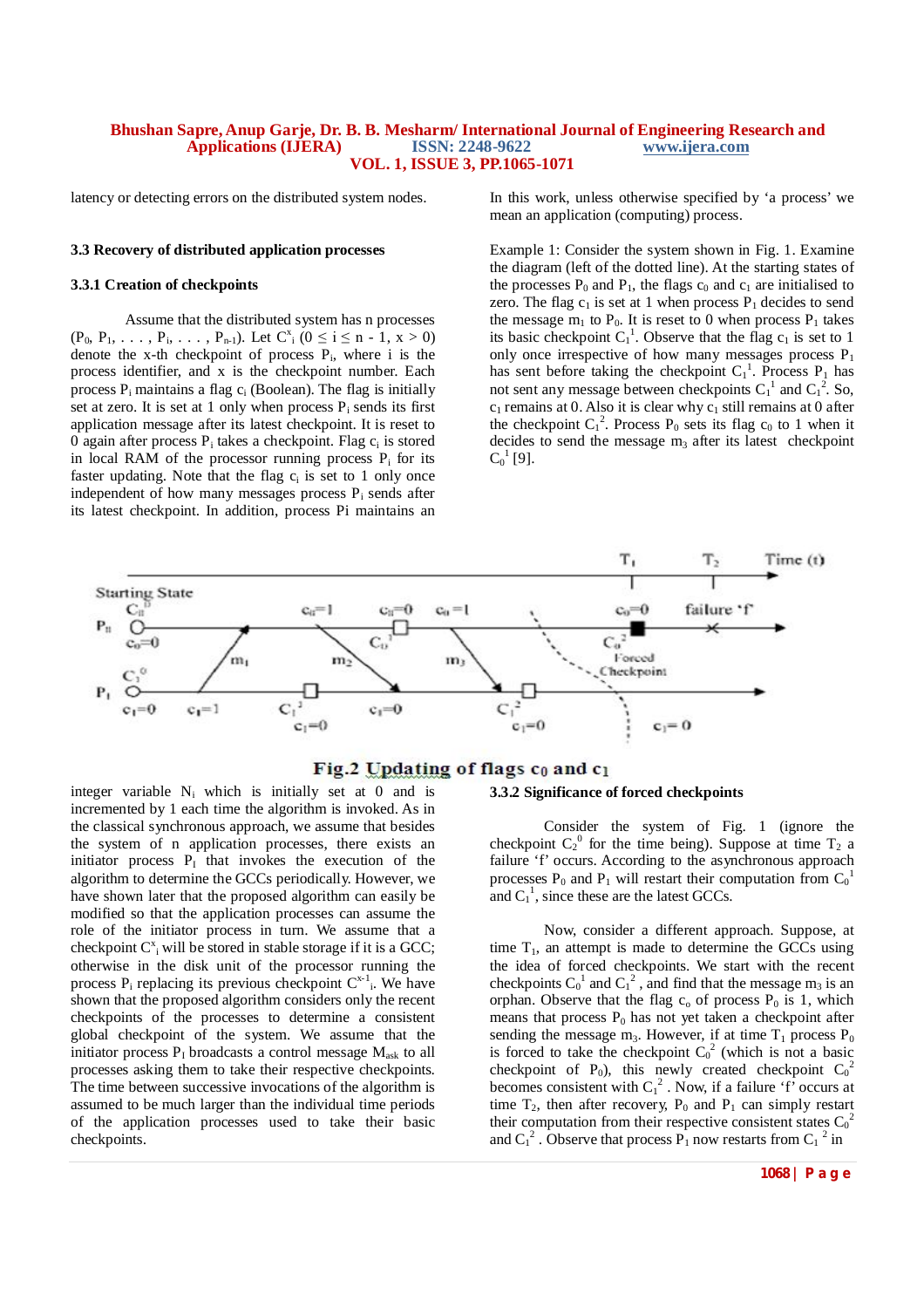the new situation instead of restarting from  $C_1^1$ . Therefore the amount of rollback per process has been reduced. Note that these two latest checkpoints form a recent consistent global checkpoint as in the synchronous approach. The following condition states when a process has to take a forced checkpoint[9].

Condition C: For a given set of the latest checkpoints (basic), each from a different process in a distributed system, a process  $P_i$  is forced to take a checkpoint  $C_i^{m+1}$ , if after its previous checkpoint  $C_i^m$ belonging to the set, its flag  $c_i = 1$ .

#### **3.3.3 Non-blocking approach**

We explain first the problem associated with nonblocking approach. Consider a system of two processes  $P_i$ and P<sup>j</sup> . Assume that both processes have sent messages after their last checkpoints. So both  $c_i$  and  $c_i$  are set at 1. Assume that the initiator process  $P<sub>I</sub>$  has sent the request message Mask. Let the request reach  $P_i$  before  $P_j$ . Then  $P_i$  takes its checkpoint  $C_i^k$  because  $c_i = 1$  and sends a message  $m_i$  to  $P_j$ . Now consider the following scenario. Suppose a little later process  $P_i$  receives  $m_i$  and still  $P_i$  has not received  $M_{ask}$ . So,  $P_i$  processes the message. Now the request from  $P_i$  arrives at  $P_j$ . Process  $P_j$  finds that  $c_j = 1$ . So it takes a checkpoint  $C_j^r$ . We find that message mi has become an orphan because of the checkpoint  $C_j^r$ . Hence,  $C_i^k$  and  $C_j^r$  cannot be consistent[9].

#### **3.3.4 Solution to the non-blocking problem**

To solve this problem, we propose that a process be allowed to send both piggybacked and non-piggybacked application messages. We explain the idea below. Each process  $P_i$  maintains an integer variable  $N_i$ , initially set at 0 and is incremented by 1 each time process  $P_i$  receives the message Mask from the initiator. Thus variable N<sup>i</sup> represents how many times the check pointing algorithm has been executed including the current one (according to the knowledge of process  $P_i$ ). Note that at any given time t, for any two processes  $P_i$  and  $P_i$ , their corresponding variables  $N_i$  and  $N_i$  may not have the same values. It depends on which process has received the message Mask first. However, it is obvious that  $|N_i - N_j|$  is either 0 or 1. Below we first state the solution for a two-process system. The idea is similarly applicable for an n process system as well.

#### Two-process solution:

Consider a distributed system of two processes  $P_i$ and  $P_i$  only. Assume that  $P_i$  has received Mask from the initiator process  $P<sub>I</sub>$  for the k th execution of the algorithm,

and has taken a decision whether to take a checkpoint or not, and then has implemented its decision. Also assume that  $P_i$  now wants to send an application message  $m_i$  for the first time to  $P_i$  after it finished participating in the k th execution of the algorithm. Observe that  $P_i$  has no idea whether  $P_i$  has received Mask yet and has taken its checkpoint. To make sure that the message  $m_i$ can never be an orphan,  $P_i$  piggybacks  $m_i$  with the variable  $N_i$ . Process  $P_j$  receives the piggybacked message  $\langle m_i, N_i \rangle$ from  $P_i$ . We now explain why message  $m_i$  can never been an orphan. Note that  $N_i = k$ ; that is it is the kth execution of the algorithm that process  $P_i$  has last been involved with. It means the following to the receiver  $P_i$  of this piggybacked message:

 $(1)$  Process P<sub>i</sub> has already received Mask from the initiator  $P<sub>I</sub>$  for the k th execution of the algorithm,

(2)  $P_i$  has taken a decision if it needs to take a forced checkpoint and has implemented it,

(3)  $P_i$  has resumed its normal operation and then has sent this application message m<sub>i</sub>.

(4) The sending event of message mi has not yet been recorded by P<sub>i</sub>.

#### **3.4 Microrebooting**

Microrebooting in a new approach for restoring the system to a stable state. Rebooting is generally accepted as a universal form of recovery for many software failures in the industry, even when the exact causes of failure are unknown. Rebooting provides a high-confidence way to reclaim stale or leaked resources. Rebooting is easy to perform and automate and it returns the system to the best known, understood and tested state[8].

Unfortunately rebooting for an unexpected crash can take a very long time to reconstruct the state. A microreboot is the selective crash-restart of only those parts of a system that trigger the observed failure. This technique aims to preserve the recovery advantages of rebooting while mitigating the drawbacks. In general, a small subset of components is often responsible for a global system failure, thus making the microreboot an effective technique for system-global recovery.

By reducing the recovery to the smaller subset of components, microrebooting minimizes the amount of state loss and reconstruction. To reduce the state loss, we need to store the state that must survive the microrebooting process into separate repositories which are crash safe. This separates the problem of data recovery from application-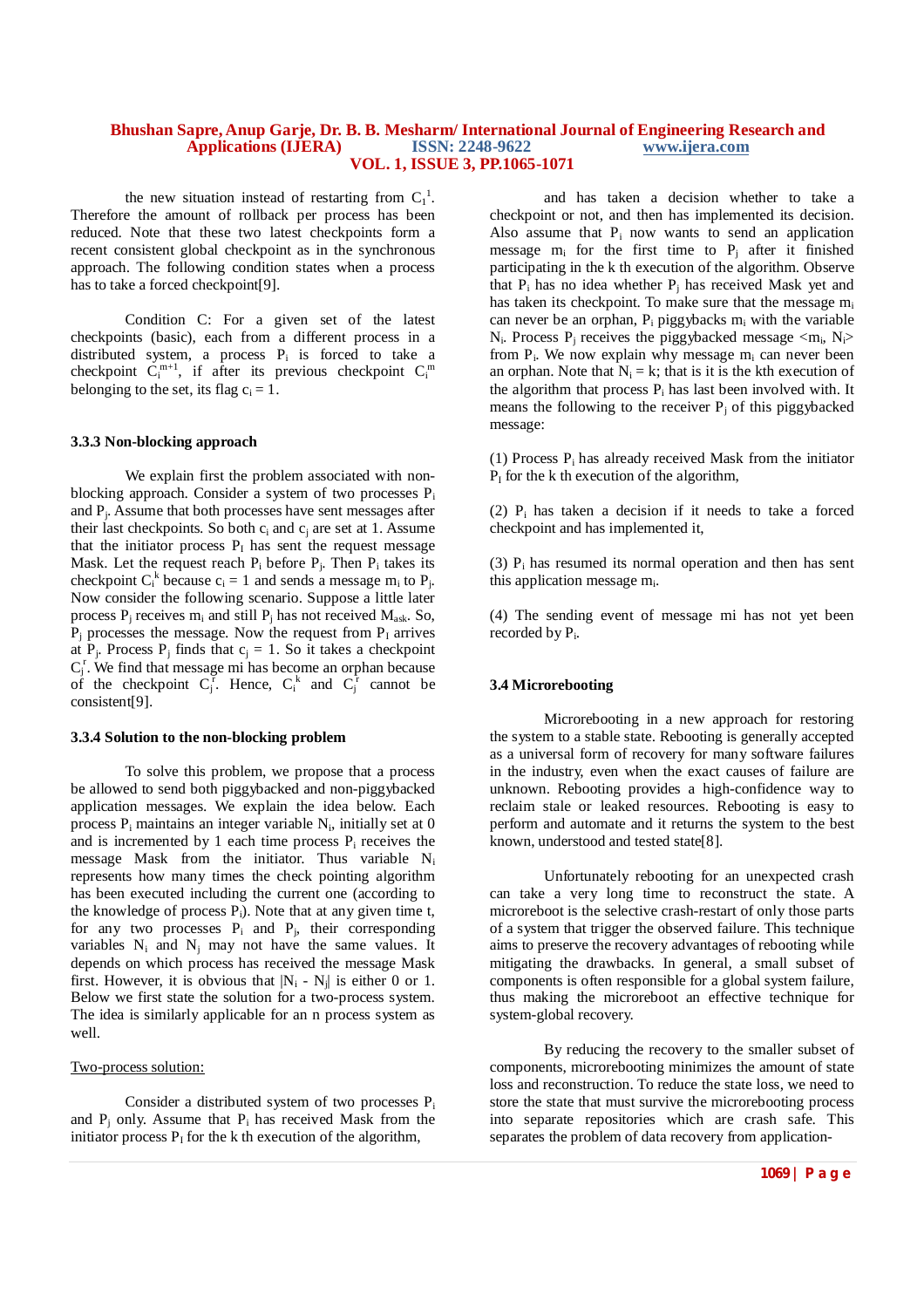logic recovery and lets us perform the latter at finer grain than the process level.

Microreboots are largely as effective as full reboots but 30 times faster. In our prototype, microreboots recover from a large category of failures for which system administrators normally restart the application, including deadlocked or hung threads, memory leaks, and corrupt volatile data. If a component microreboot doesn't correct the failure, we can progressively restart larger subsets of components.

Because the component-level reboot time is determined by how long the system takes to restart the component and the component takes to reinitialize, a microrebootable application should aim for components that are as small as possible[8].

Microrebooting just the necessary components reduces not only recovery time but also its effects on the system's end users.

## **4 CONCLUSION**

Fault tolerant environment was designed to provide a fault-tolerant distributed environment that provides distributed system users and parallel programmers with an integrated processing environment, where they can reliably execute their concurrent(distributed) applications despite errors that might occur in the underlying hardware.

Fault tolerant environment user-transparent error detection mechanism covers processor node crashes and hardware transient failures, and allows for the integration of user-programmed error checks into the detectable errors database.

A non-blocking checkpointing policy was adopted to backup and restore the state of the application processes. The checkpointing mechanism forks an exact copy (thread)of the application program, this thread performs all the checkpointing routines without suspending the execution of the application code, thus significantly reducing the checkpointing overhead.

In order to co-ordinate the operation of the checkpointing mechanism in distributed computing environments, a novel approach to reliable distributed computing for messages-passing applications was devised. It takes advantage of the low failure-free overhead of coordinated checkpointing methods with logging messages that cross the recovery line to avoid blocking the application process during the checkpointing protocol. The low failure-free overhead is at the expense of a longer

rollback time, which is admissible because of the extended execution time of the targeted application.

The noteworthy point of the presented approach is that a process receiving a message does not need to worry whether the received message may become an orphan or not. It is the responsibility of the sender of the message to make it non-orphan. Because of this, each process is able to perform its responsibility independently and simultaneously with others just by testing its local Boolean flag. This makes the algorithm a single phase one and thereby, in effect, makes the algorithm fast, simple and efficient.

A microreboot is the selective crash-restart of only those parts of a system that trigger the observed failure. Microreboots are largely as effective as full reboots but 30 times faster[8].

# **REFERENCES**

- [1] Wang, Y.-M.: *'Consistent global checkpoints that contain a given set of local checkpoints'*, IEEE Trans. Comput., 1997, 46, (4), pp. 456–468
- [2] Koo, R., and Toueg, S.: *'Check pointing and rollback-recovery for distributed systems'*, IEEE Trans. Software Eng., 1987, 13, (1), pp. 23–31
- [3] Venkatesan, S., Juang, T.T.-Y., and Alagar, S.: *'Optimistic crash recovery without changing application messages'*, IEEE Trans. Parallel Distrib. Syst., 1997, 8, (3), pp. 263–271
- [4] Cao, G., and Singhal, M.: *'On coordinated check pointing in distributed systems'*, IEEE Trans. Parallel Distrib. Syst., 1998, 9, (12), pp. 1213– 1225
- [5] Pradhan, D.K., and Vaidya, N.H.: *'Roll-forward check pointing scheme: a novel fault-tolerant architecture'*, IEEE Trans. Comput., 1994, 43, (10), pp. 1163–1174
- [6] Gass, R.C., and Gupta, B.: *'An efficient check pointing scheme for mobile computing systems'*. Proc. ISCA 13th Int. Conf. Computer Applications in Industry and Engineering, Honolulu, USA, November 2000, pp. 323–328